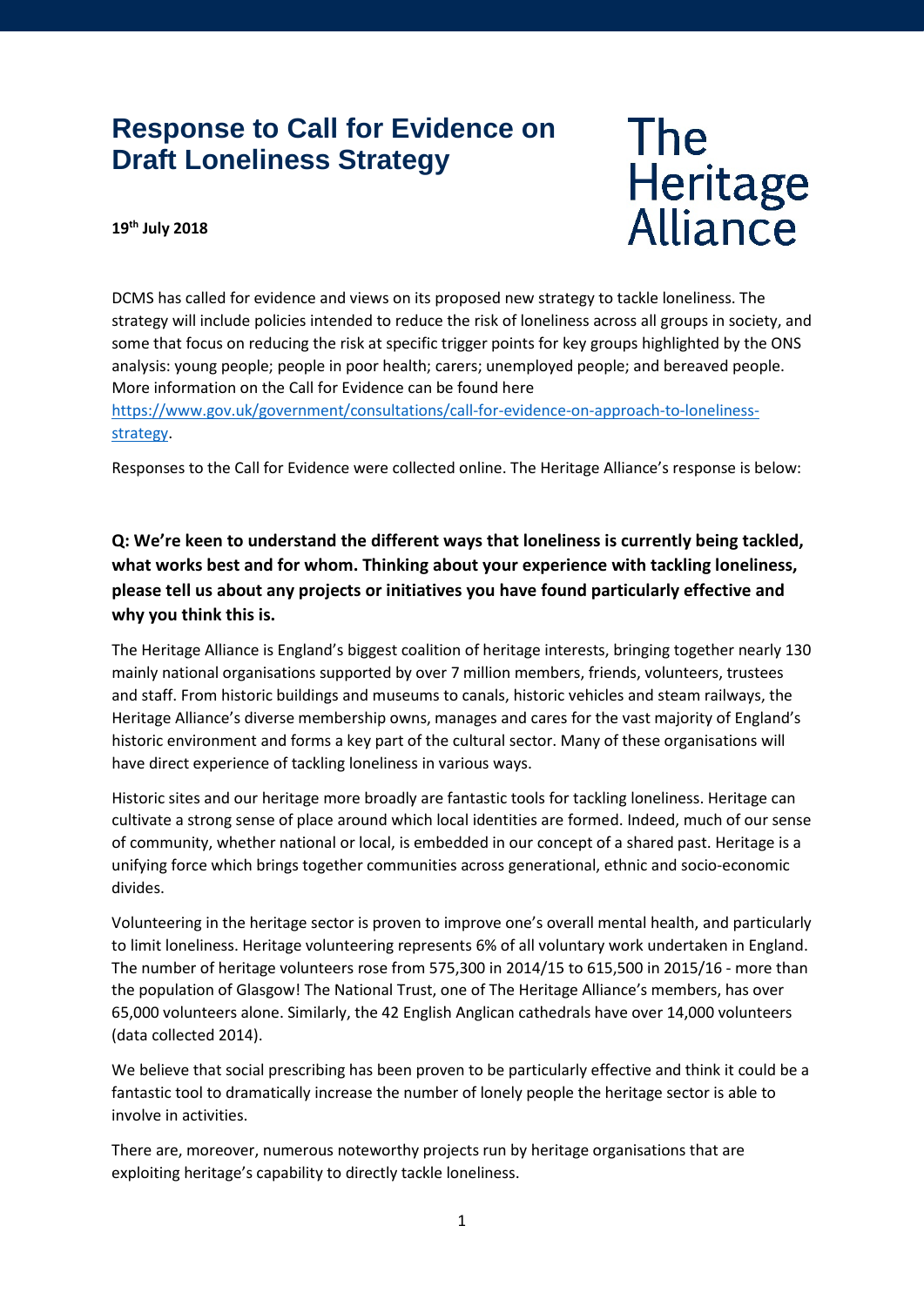#### **Heritage Projects aimed specifically at Loneliness**

Projects led by heritage groups specifically to tackle loneliness have produced many successful results some of which we detail below.

One such example is The UCL research projec[t 'Museums on Prescription',](https://culturehealthresearch.files.wordpress.com/2017/10/mopguide.pdf) used heritage to reduce feelings of loneliness. The project placed 115 lonely, isolated and elderly people, referred by local authorities and other organisations, in ten-week programmes in museums. The participants experienced a quantifiable rise in well-being, with a clear reduction in social isolation and a new sense of belonging evident in their subsequent interviews.

A heritage aspect to projects tackling loneliness is particularly helpful, for it often provides and prompts memories of a pre-existing sense of community. Sue Gray, CEO of Suffolk Mind, in our 2017 debate 'Is Heritage good for your Health?', which you can listen to [here,](https://www.youtube.com/watch?v=Xhl5Ni4dRZg&t=158s) detailed a project by the mental health charity, in which they brought together old Ipswich dock workers. The older men, who were generally very isolated, created a very successful social group as a result of the project. Sue emphasised that the project had been such a success because the men were able to identify with one another, and find topics of conversation, due to their shared past.

Suffolk Mind and the Churches Conservation Trust [Alliance member] also restored the medieval church[, St Mary at the Quay,](http://quayplace.co.uk/) into a Wellbeing Heritage Centre for everyone in the community. The stated aim for the project is to 'link the idea of well-being with our historic environment'. The restoration project brought the local community together to celebrate their shared heritage, encapsulated in the building. School children, a local artist, craftspeople and volunteers came together, for example, to create interpretation pieces, like a rope and knot board and timeline.

The national project, Men in Sheds, which brings together men to socialise while making and mending, also uses heritage to cement their community and provide a focus for their tasks. One group of 'shedders', for example, has taken up residence in Kingswood Heritage Museum, while Portsea's 'shed' have been making model tanks for the D-Day Museum.

The ['Point of Ayr Then](https://www.newalesheritageforum.org.uk/en/blog-en/point-of-ayr-then-and-now/) and Now', project, centred on the former Point of Ayr colliery, the last deep pit in North Wales aims to keep the memory of the pit alive. One elderly gentleman recorded, said talking about the pit and volunteering on the project had lifted his spirits and 'brought him back to life'.

Many heritage-orientated projects successfully focus specifically on those who class themselves as mentally or physically disabled, a group often more vulnerable to feelings of isolation. The MOD-led ['Operation Nightingale',](http://www.breakinggroundheritage.org.uk/operation-nightingale) for example, aimed to rehabilitate injured veterans by involving them in archaeological projects, which require many of the same skills as soldiering. Speaking at our debate, Richard Osgood, the senior archaeologist, detailed how the project provided a new community for those who had been medically discharged from the army and who had therefore lost the sense of camaraderie which the armed forces provide.

The Restoration Trust's 'Human Henge' project brought together 32 people local to Stonehenge, living with mental health problems and on low income, to participate in fun, varied activities with curators, carers, support workers and artists. The project aimed to explore the unique sense of place around the monument, and how people react to this. Speaking of one of their adventures, one participant said 'It was a day of connections, connecting to new people, a new landscape and maybe in some ways to our ancestors'.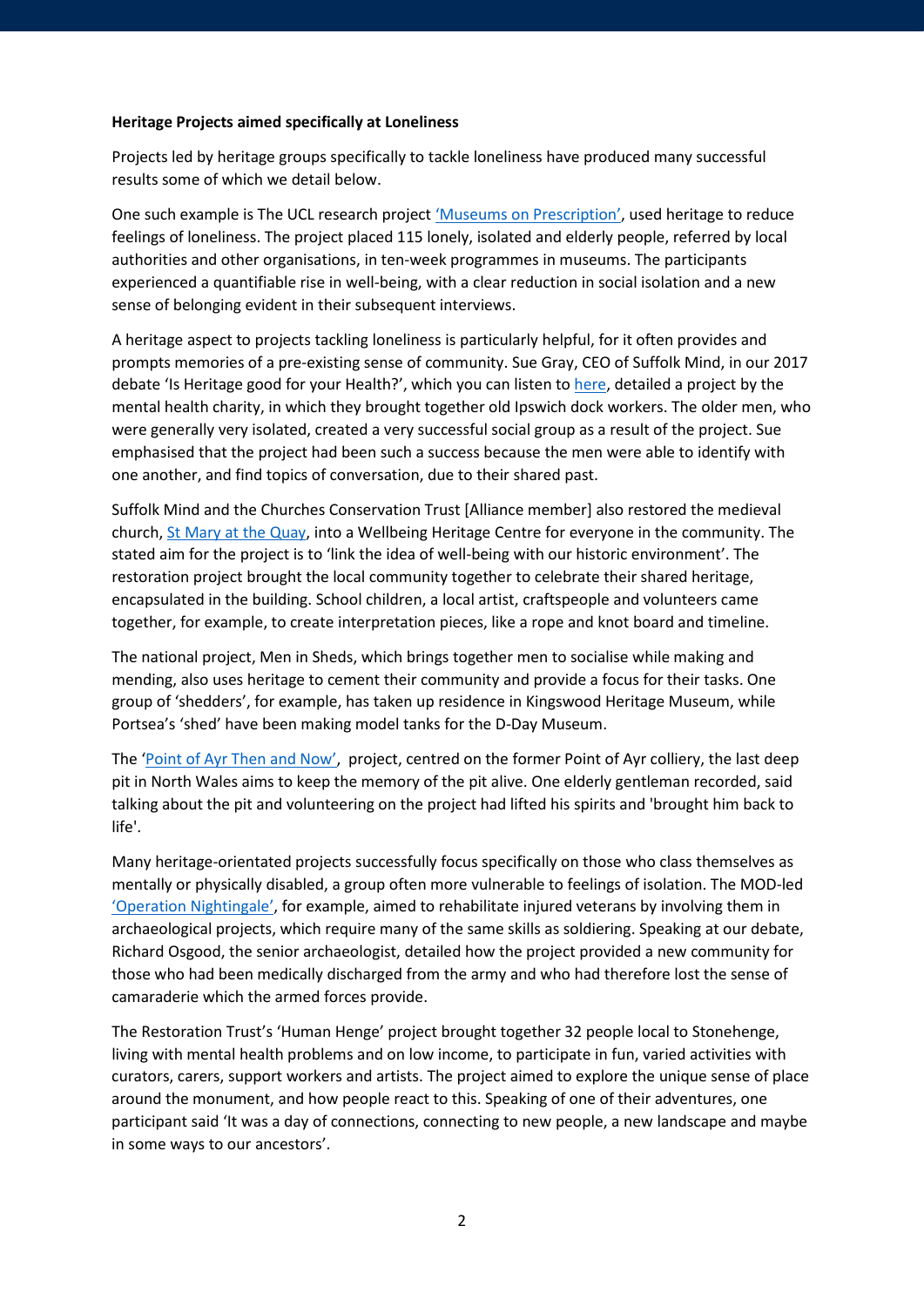Heritage can also be particularly effective in bridging the gap between generations, for heritage belongs to everyone within a community, no matter their age. In th[e 2011 HLF report](https://www.hlf.org.uk/social-benefits-involvement-heritage-projects) on the social impact of volunteering on an HLF funded project, 70% of volunteers stated that they 'increased' or 'significantly increased' their contact with older adults.

Some projects have targeted this intergenerational link specifically, with great success. Beamish the North of England Open Air Museum's HLF-funded project, 'Mining Memories', for example, gave training to former coalminers so that they could go in to village primary schools, close to old pits, to give first hand accounts of their experiences. The project has not only brought together young and old, but also encouraged a shared sense of place. More information is available in the HLF's report on th[e 'Social Impact of HLF-funded projects'.](https://www.hlf.org.uk/social-benefits-involvement-heritage-projects)

#### **The Benefits of Heritage Volunteering**

Volunteering at a heritage site, even for a purpose other than socialising, is likely to reduce feelings of loneliness.

The positive impact of volunteering on one's mental health, and particularly on reducing loneliness, is well recorded. The 2011 Heritage Lottery Fund report on 'the social impact of volunteering in an [HLF funded project \(Yr 3\)',](https://www.hlf.org.uk/social-benefits-involvement-heritage-projects) for example, stated that 92% of volunteers had succeeded in meeting new people, and that 35% them went on to sustain these relationships by socialising with these acquaintances outside of the project. Moreover, three quarters of the volunteers surveyed believed 'very strongly' or 'fairly strongly' that they belonged in their neighbourhood, with 27% saying that their volunteering had inclined them more to agree that they belonged.

#### **The Benefits of living in, or visiting, a Heritage Environment**

Simply being in a historic environment stimulates ideas of community and connectedness that can help to reduce loneliness. Scientific research carried out by the National Trust has found that natural and historic places have a powerful effect on all of us. In the ['Places that Make us report'](https://www.nationaltrust.org.uk/documents/places-that-make-us-research-report.pdf) the National Trust set out to understand the depth of people's connection with place. The report found that the amygdala (a key area in the brain known to process emotion) was activated by a place deemed to be special by an individual. The special place caused a response in the amygdala far greater than that to meaningful objects, such as a wedding ring or photograph.

The individual's special place created a sense of belonging; 86% described their place as being part of them and 58% agreed that they 'feel like I belong' when visiting this place. Moreover, 75% agree that they would like to pass on their love of their place to significant others, suggesting that place elicits a desire to share and communicate with others. Thus, the simple existence of special places, of which historic sites are a part, helps to limit feelings of isolation.

**Q: We also want to know what has been tried and hasn't worked, or hasn't worked in a particular context. Thinking of any projects or initiatives that you feel have not been effective, why do you think this is and are there any ways you feel these could be improved?**

Volunteering can have a large impact on reducing feelings of loneliness, as detailed in our response to the first question. Yet, while no demographic evidence exists for the sector as a whole, if the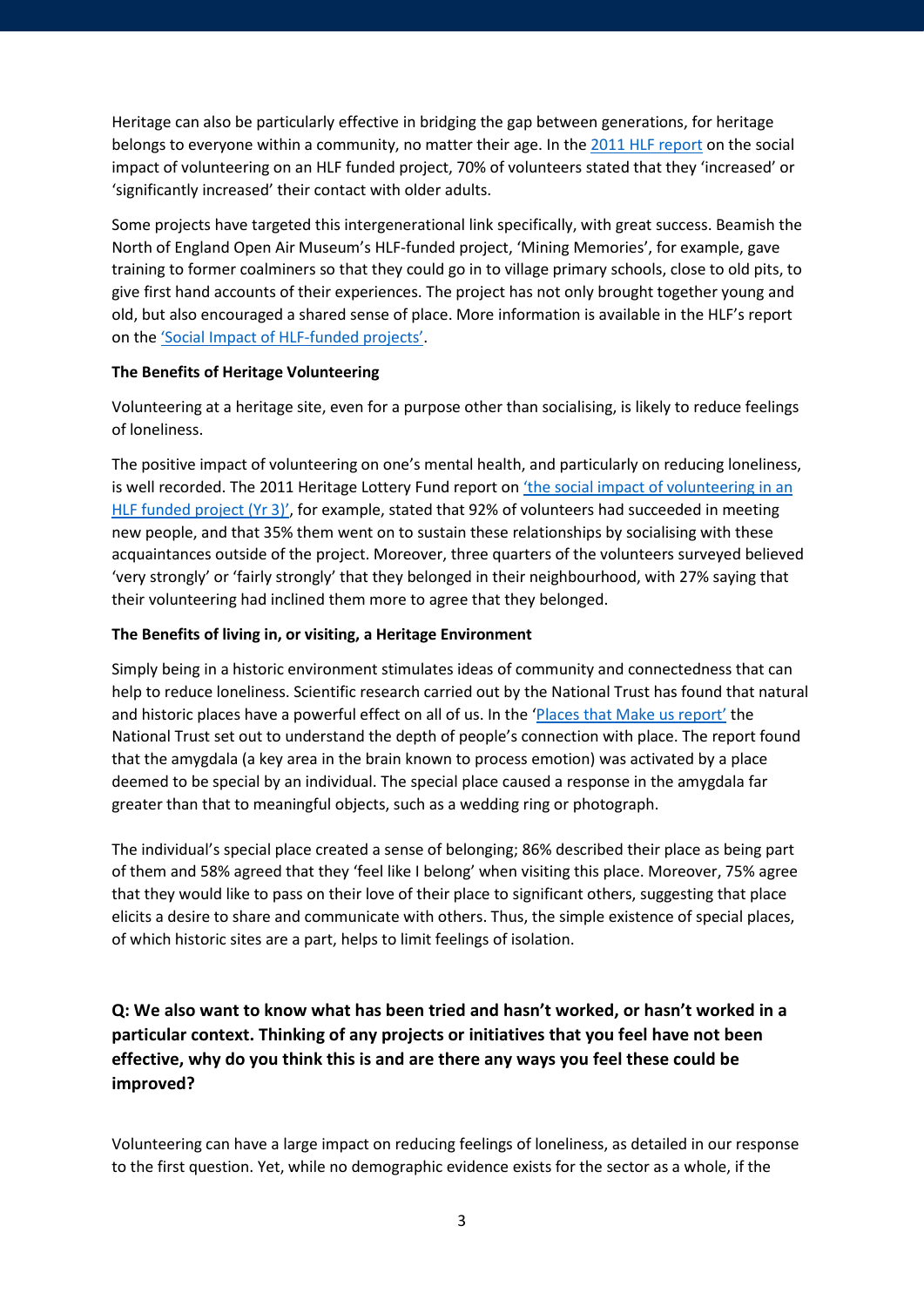[2009-11 HLF reports](https://www.hlf.org.uk/social-benefits-involvement-heritage-projects) are taken as representative, young people, and those who hold or held 'blue collar' occupations, are under-represented in the heritage volunteering sector; 43% of volunteers were over 60, while 79% of volunteers work, or worked in the three most highly skilled occupational groupings.

There have been missed opportunities to extend the benefits of heritage volunteering, to the widest possible audience. Non-statutory guidance for local authorities on the National Citizen Service, for example, published by DCMS in 2017, recommends making connections between local NCS providers and various local groups, but fails to mention heritage bodies which have extensive volunteering expertise as mentioned above.

## Q: **We want to gain a deeper understanding of any difficulties organisations face in measuring and assessing the impact of their work on loneliness, to assess whether we can provide extra guidance and support.**

### **What are the main challenges you encounter when assessing the impact of your work on loneliness?**

Many of the projects aimed specifically at tackling loneliness have successfully assessed the impact of their work through surveys and other qualitative methods. There has been little attempt by these projects to assess their work qualitatively, despite the existence of numerical mechanisms to measure loneliness. It is unclear whether it is a lack of funding, a lack of awareness, or a lack of understanding that dictates this trend. Government guidance on measuring and assessing the impact of work could make this process easier for organisations and make comparisons between projects easier.

More broadly, the heritage sector can struggle to assess its impact on reducing loneliness, because its influence can often be subtle and unnoticed. Heritage is therefore likely to have a bigger impact on reducing loneliness than has been captured.

Volunteering in heritage, for example, as discussed in our response to the first question, can greatly reduce feelings of isolation, but there have been limited studies to investigate this on a sector-wide basis. Moreover, as reducing isolation is rarely the principal aim of those volunteering or those employing volunteers, it is rarely measured in more specific studies.

Furthermore, the simple existence of well-maintained heritage sites creates a sense of place and community which can tackle loneliness, but this is very difficult to quantify or assess because the effect is often subtle or subconscious. Attempts to quantify this effect, such as the 2014 Simetrica study, which estimated the well-being value of visiting heritage sites to be equivalent to £1,646 per person per year, have tended to focus on well-being generally, rather than loneliness specifically. More studies, such as the National Trust's ['Places that Make us report',](https://www.nationaltrust.org.uk/documents/places-that-make-us-research-report.pdf) are needed to effectively assess the impact the preservation of the historic environment has on people generally, and more specifically on loneliness.

Q: **We plan to develop a cross-government strategy that combines some policies that reduce the risk of loneliness across society and some that focus on reducing the risk at specific trigger points.** 

**Do you have any comments or suggestions on our proposed approach?**